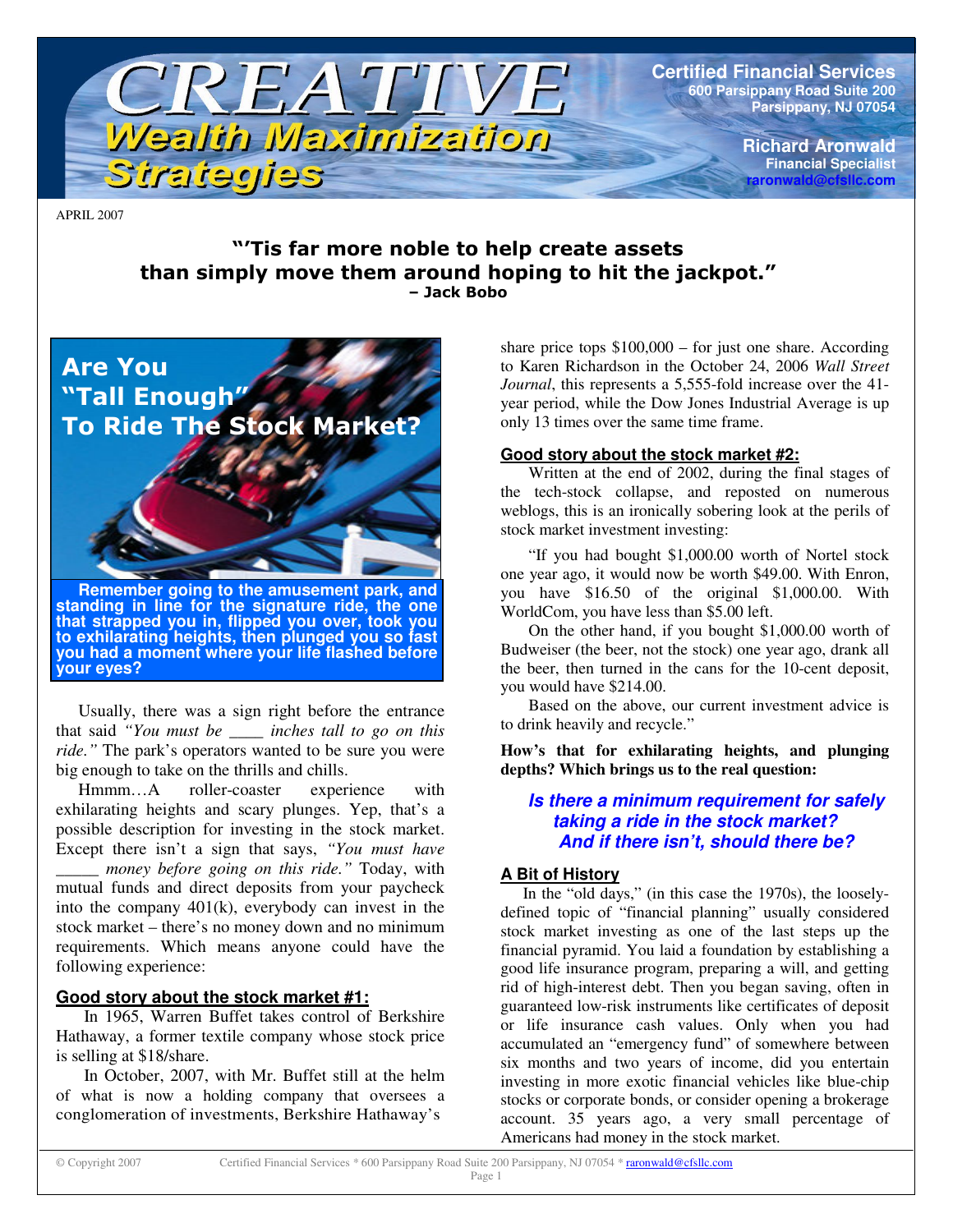One of the reasons stock market investing was one of the last rungs on the financial planning ladder was the high cost of entry. As Katherine Wilson noted in *The Roots of Broadened Stock Ownership*, an April, 2000 report released by the Joint Economic Committee Study, investing in the stock market "…was kind of a rich person's discipline because, in order to be cost-effective, you had to buy in round lots (100-share increments of stock) or an individual bond. It was a very restricted market for this in many ways."

And while mutual funds had been in existence since after the Great Depression, it wasn't until the late 1970s that several factors combined to make them popular and available to the average middle-class American. The first factor was skyrocketing inflation, and the second was Regulation Q, a Depression-era banking law that limited

passbook saving accounts to paying no more than 5¼ percent interest. As inflation began increasing at a doubledigit rate annually, savers recognized leaving their money in bank accounts was a losing game. Increasingly, they turned to non-guaranteed money market fund accounts, which offered significantly higher interest rates.

Eventually, Regulation Q was overturned, and the spread between bank rates and money markets diminished. But in the interim a lot of money had left the banks. And the arrival of another factor meant most of it wasn't coming back.

Congress introduced the Individual Retirement Account (IRA) in 1974, offering tax deductions for deposits and tax-deferral on the growth in the accounts. As the report notes, "by eliminating some of the multiple taxation that exists on saving and investment, IRAs and 401(k)s became attractive relative to other retirement saving options. Americans looking for a way to protect their savings from the ravages of inflation began to look towards investing in stocks and mutual funds."

IRAs and their spin-offs (401(k)s, TSAs, SEPs and the like) created a new type of investor. Quoting Joseph Nocera, from his book *A Piece of the Action: How the Middle Class Joined the Money Class*, surveys found that a high percentage of money fund customers saw their investment in mutual funds as "'general savings.' These new customers were still not investors – or rather they didn't think of themselves as investors. They still thought of themselves as savers."

These changes resulted in many more Americans participating in the stock market. In 1983, the share of households that owned stock either outright or indirectly through mutual funds, trusts or pension accounts was about 24%. By 2001, over 50% of Americans were stock market investors in some fashion.

#### **Is Broadened Stock Ownership a good thing?** *(If everybody can get in, should they?)*

Even though the barriers to entry in the stock market have been significantly diminished, if not completely



obliterated, establishing some self-imposed restrictions on stock market investing are worth consideration. (One of the reasons Berkshire Hathaway's stock price is \$100,000 a share is because Warren Buffet has refused to authorize a stock split to lower the price. It's his theory that the high price tends to discourage buying by short-term traders.)

All statistical evidence indicates that the most successful stock market investor is one who stays in the market long enough to realize the long-term gains that

have been historically achieved since the 1930s. Unfortunately, the behavior of most mutual fund investors isn't conducive to a long-term approach. Studies show they tend to jump in and out of funds, most often buying high and selling low. (Details at www.dalbarinc.com.)

Maybe this counter-productive behavior is because they see their stock market

investments as "general savings." Maybe it's because the median length of time workers have been with their current employer is only four years (according to a 2006 U.S. Bureau of Labor Statistics report); changing jobs every four years can make it hard to take a long-term perspective. Even if it was your intention to invest for the long-term in your company's 401(k), what happens when you change employers? There's usually either a rollover or a distribution, and both transactions might result in liquidation from a particular account, even if it's just to transfer to another one.

#### **Setting Your Own "Height Limit"**

The appeal of the stock market is the possibility embodied in the Berkshire Hathaway story. Thus, when considering the opportunity for significant returns as a result of stock market investing, there's one line of thought that says, "if this is the place where you can realize the greatest return, it only makes sense to concentrate your assets there."

But the uncertainties of life make it impractical for anyone to put all their assets in the stock market. Something is going to come up, and the situation is going to require cash. If your only way to obtain the cash is by selling out of the market, it's almost certainly a bad time. If your shares are down, it's bad because you lost money at the very time you needed it. If your shares are up, you might be leaving the party just as it's getting good. There's an axiom that says, "The only good time to sell out of the stock market is when you want to, not when you have to."

Some people look at money in guaranteed accounts as "slow money;" it's not growing fast enough to suit their taste. But the old 70s rule about building an emergency fund equal to six months to two years of living expenses isn't a bad idea. When you have a cash cushion, you can ride the roller coaster. And if your money starts to take off, you won't have to slow it down. Establishing a "height limit" before you enter the stock market gives you the best opportunity to be a true investor, instead of a "saver with risk."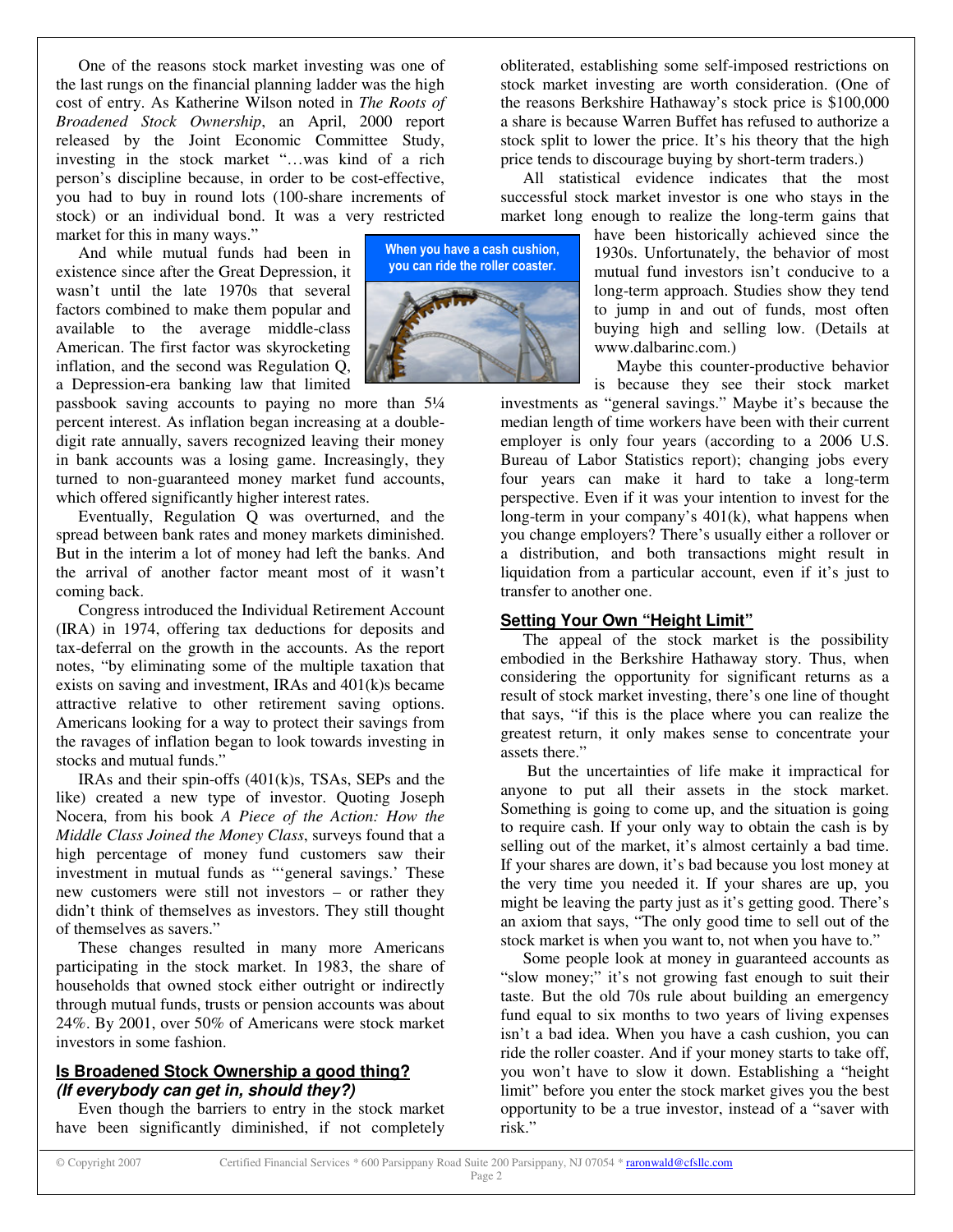# **No-Lapse Guarantee Universal Life:** *New model, but based on the same math*

Founded in the late  $17<sup>th</sup>$  century, Lloyd's of London is an insurance market providing specialized insurance services in over 200 countries and territories. Over the years, Lloyd's has gained the reputation of insuring unique assets. (For example, Fox Studios once insured the shapely legs of movie star Betty Grable for \$1 million.) But while the covered items might be unique, the basic concept is no different than auto, health, life, or any other insurance. Any risk that can be accurately evaluated by actuaries – no matter how unusual – can be priced for insurance.

Currently, a new version of life insurance, generically referred to as No-Lapse Guarantee Universal Life (NLG-UL), is gaining attention in the marketplace. And while the features may offer a new twist or two, the concept is still tied to the same risk evaluations that comprise any other life insurance policy.

#### **The same risks, with a new pricing model**

*Warning:* The following is a very broad overview of the basic features of several different types of life insurance. You probably didn't wake up this morning saying, "Hey, that NLG-UL stuff intrigues me! I should Google it when I get home from work." And unless you're an actuary or an insurance aficionado, you might not be able to operate heavy machinery or drive while reading this next section. (If you want, we give you permission to skip the next five paragraphs, and go right to the summary comments.)

In a traditional whole life policy, an ongoing level premium provides either a guaranteed death benefit at any age, or a guaranteed accumulation should the insured live to a specified age (typically age 100, although this is changing). Should a mutual insurance company exceed its contractual guarantees, it results in the distribution of dividends, which may be applied to increase cash value accumulations and/or the policy death benefit. Depending on the terms of the policy, the greater-than-guaranteed results may allow the policy to be fully paid-up earlier than age 100.

Since actuaries are conservative in their pricing, it is not unusual for whole life policies to outperform their guarantees. Essentially, this means whole life policyholders "overpay" the actual cost of insurance, but the overpayment is compensated for by faster cash accumulation or a greater death benefit.

Universal life uses the same risk factors as whole life but offers the policyholder flexible premiums. Each year, the owner needs to pay just enough to keep the policy in force. Any additional premium may be added to the cash values, which may be used at a later date to cover the cost of insurance. As attorney John Bannen of Quarles & Brady LLP of Milwaukee notes, a universal life policy "becomes a checkbook with the cash value being the account balance; so long as there (is) a positive balance, the policy stays in effect; if there is no cash value, additional



Actuaries may be perceived by the general public as being boring. But in reality, they are ruthless business analysts.

premiums have to be paid or the policy will lapse."

While offering flexibility and the prospect of lower outof-pocket costs, universal life introduces some uncertainty, as many policyholders base their premiums on *projected* performance, instead of *guarantees*. When cash accumulations do not meet expectations, policyholders may risk lapsing the insurance because they cannot afford the subsequent higher minimum premiums.

NLG-UL is an attempt to provide the death benefit guarantees of whole life with the flexibility and lower premiums of universal life. NLG-UL does this by charging an additional fee to guarantee the insurance benefit will never lapse, regardless of the policy's "account balance." Even if there is no cash value, the insurance benefit remains – as long as minimum premiums put forth in the contract are paid in a timely manner. Late payment of even *one* premium, regardless of the current cash value balance, can void the no-lapse guarantee.

**The past five paragraphs can be summarized as follows:** Regardless of policy type, actuaries are working with the same mortality statistics, the same costs of operation, and the same investment opportunities for the premiums collected. The difference in pricing reflects the level of guarantees provided by the life insurance company, or the risks assumed by the policyholder.

Actuaries may be perceived by the general public as being boring, risk-averse, "bean counters". But in reality, they are ruthless business analysts. While the marketplace may clamor for the equivalent of an affordable guaranteed lifetime term insurance policy, actuaries cannot allow consumer sentiment to override their statistical evidence. If the math doesn't work, neither will the life insurance. Thus, Bannen notes that a NLG-UL policy may likely include higher mortality charges and expense loads, and less-favorable crediting rates for of interest. But these additional costs "are not evil or nefarious; they simply reflect the fact that the guarantee has value, and features with value cost money."

## **The key is the guaranteed death benefit**

The emergence of NLG-UL represents a growing acknowledgement of the financial value of **keeping life insurance in-force until death.** Where term life insurance emphasizes paying the lowest price for what is perceived as a temporary need, whole life insurance advocates often focus on the tax-favored accumulation advantages, and universal life straddles the difference. NLG-UL recognizes the financial value of securing a guaranteed financial transaction to be delivered **at the end of one's life.**

The reasons for keeping life insurance in force until death could be many and varied, from estate preservation and inheritance to long-term care supplementation or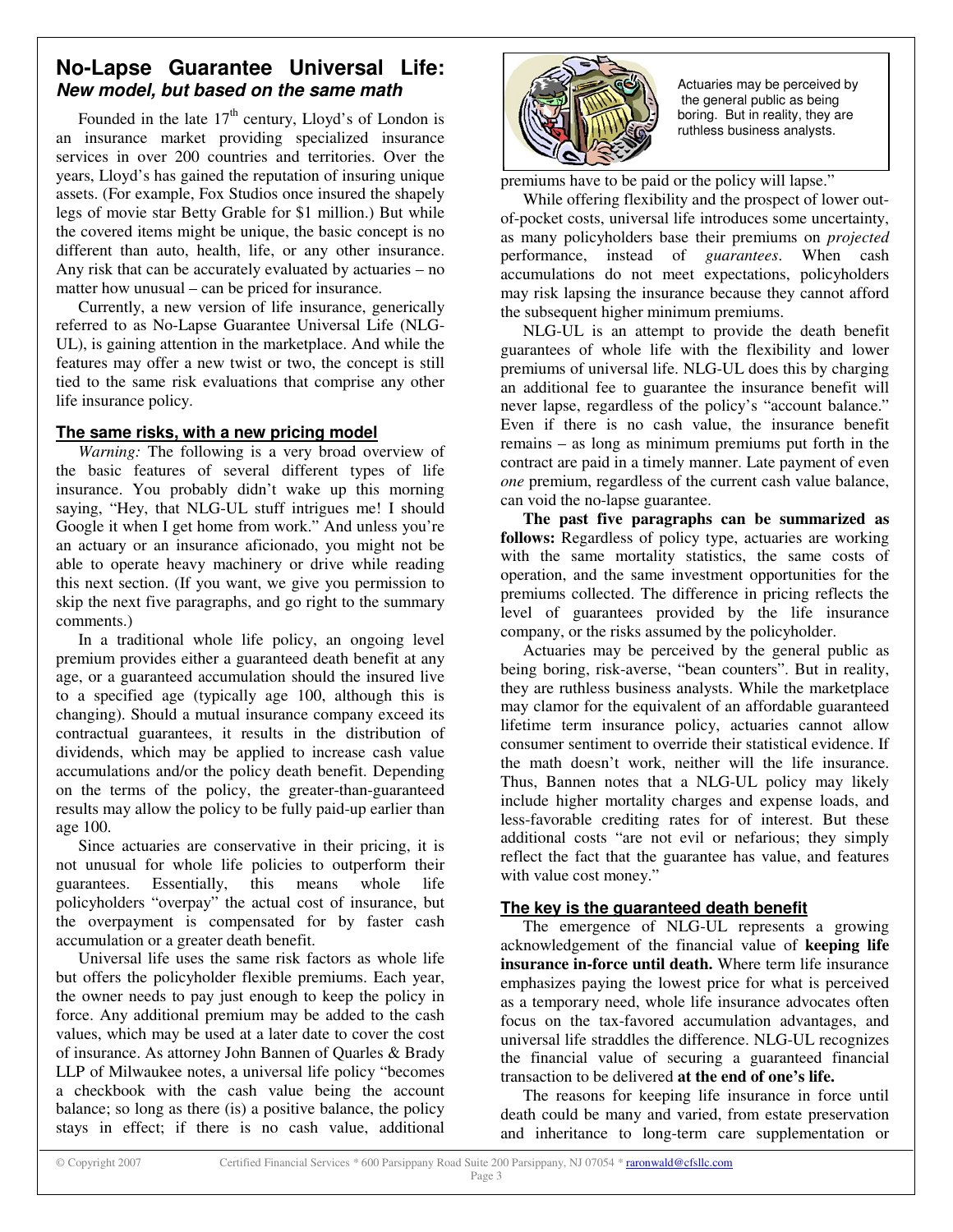pension maximization. But the key factor is obtaining insurance that will eventually result in the payment of a death claim. All three policy types (whole, universal and NLG-UL) offer the expectation that the life insurance will remain in force until death. And when factors such as the time value of money and true cost of insurance are calculated, it could be argued the costs and benefits are substantially the same for all three types of life insurance.

**But if the objective is guaranteeing that the policy will remain in-force for one's entire life, the strongest guarantees (albeit with the higher initial premiums) are found in a whole life contract. Further, if the whole life policy outperforms its guarantees, the payment options may become more flexible as time passes.**

## **Outside-the-box IRA idea #1: SHOULD YOUR IRA TAKE AN "EARLY RETIREMENT?"**

IRA, the acronym for Individual Retirement Account, is the most basic of all the tax-deferred retirement plans authorized by the U.S. Government. Similar to other taxdeferred plans, like 401(k)s and TSAs, deposits to an IRA account can be tax-deductible – no tax is incurred before the deposit is made. Deposits also grow tax-deferred; only when money is withdrawn from the account at a later date is tax due.

The government-authorized tax break on deposits is a direct incentive to encourage retirement saving.

However, along with the "carrot" of tax-deferral, there is also a "stick." If distributions are taken from an IRA or similar tax-favored account prior to the minimum retirement age (which the IRS has established as 59½), not only is income tax due on the distribution, but a 10% penalty tax is also applied. This restriction is designed to keep the money "on ice" until retirement, and not spent earlier. So while the tax-deferral may be a positive, changing your mind and deciding not to wait until retirement to use the money can be costly.

There are several exceptions to the 10% early distribution penalty. Most fall under the category of hardships or special circumstances, such as:

- ♦ Disability or death of the participant.
- ♦ Qualified first-time home purchase (\$10,000 per person).
- ♦ Qualified educational expenses.
- ♦ Medical expenses greater than 7.5% of adjusted gross income.
- ♦ Payment of health insurance premiums if collecting unemployment compensation for at least six weeks.

Under these conditions, withdrawals from the IRA prior to age 59 ½ are taxable, but not subject to a 10% penalty.

In addition, many individuals are not aware of another pre-59½ penalty-free distribution option. Authorized under Internal Revenue Code: IRC Section 72(t). This allows individuals to access their IRA accounts penaltyfree *at any time* if the withdrawals are taken as "a series of substantially equal periodic payments over the life of the participant."

In other words, if you begin drawing a regular retirement income from your IRA there is no penalty. You could be 25 years old and start drawing a retirement income from your IRA! And while the income received would be taxable, no additional penalty would be applied.

In order to be considered "substantially equal periodic payments," the distributions must meet the following criteria:

- ♦ Withdrawals must be on a regular basis, most often monthly, and at least annually.
- ♦ Withdrawals must conform to one of three IRS-approved calculation methods.
- ♦ Withdrawals must continue for at least five years or until you reach 59 ½, whichever is longer.

(Note: Because this is an IRS regulation, it's no surprise to learn that there are some convoluted calculations required to be sure this "early retirement income" conforms to the law. So please, do not attempt a distribution of this type unless you receive some expert assistance.)



#### **Why would anyone want to take an early retirement from an IRA?**

An IRA is a legitimate method of saving for retirement; it encourages you NOT to touch the money, so it will still be there.

As certain types of manufacturing and service work have migrated overseas, a growing number of individuals are finding themselves in "temporary early retirement," (i.e., they are younger than 59½ and not working). For many, a large portion of their savings may be held in their ex-employer's retirement plan. Instead of taking a lumpsum distribution from this account (and incurring the above-mentioned 10% penalty), here's a possible scenario using the 72(t) rules.

After transferring the funds to an IRA from your exemployer's retirement plan, you could begin taking a distribution from the IRA, if only to provide supplemental income while temporarily unemployed, or beginning new employment at a lower salary. Should your income level eventually return or exceed its previous level, you will still have to continue the IRA distributions, but you may also be able to redirect this income back into a retirement account with your new employer.

But beyond the economic necessity, there may be other creative and financially advantageous reasons to begin taking an early retirement income from an IRA. Here's a practical example:

Suppose you have \$25,000 in an IRA. You decide you'd like to buy a newer, larger home, but the newer, larger payment (\$200 more each month) would be a strain on your budget. To make the purchase possible, you could elect to receive \$200 each month from the IRA, or \$2,400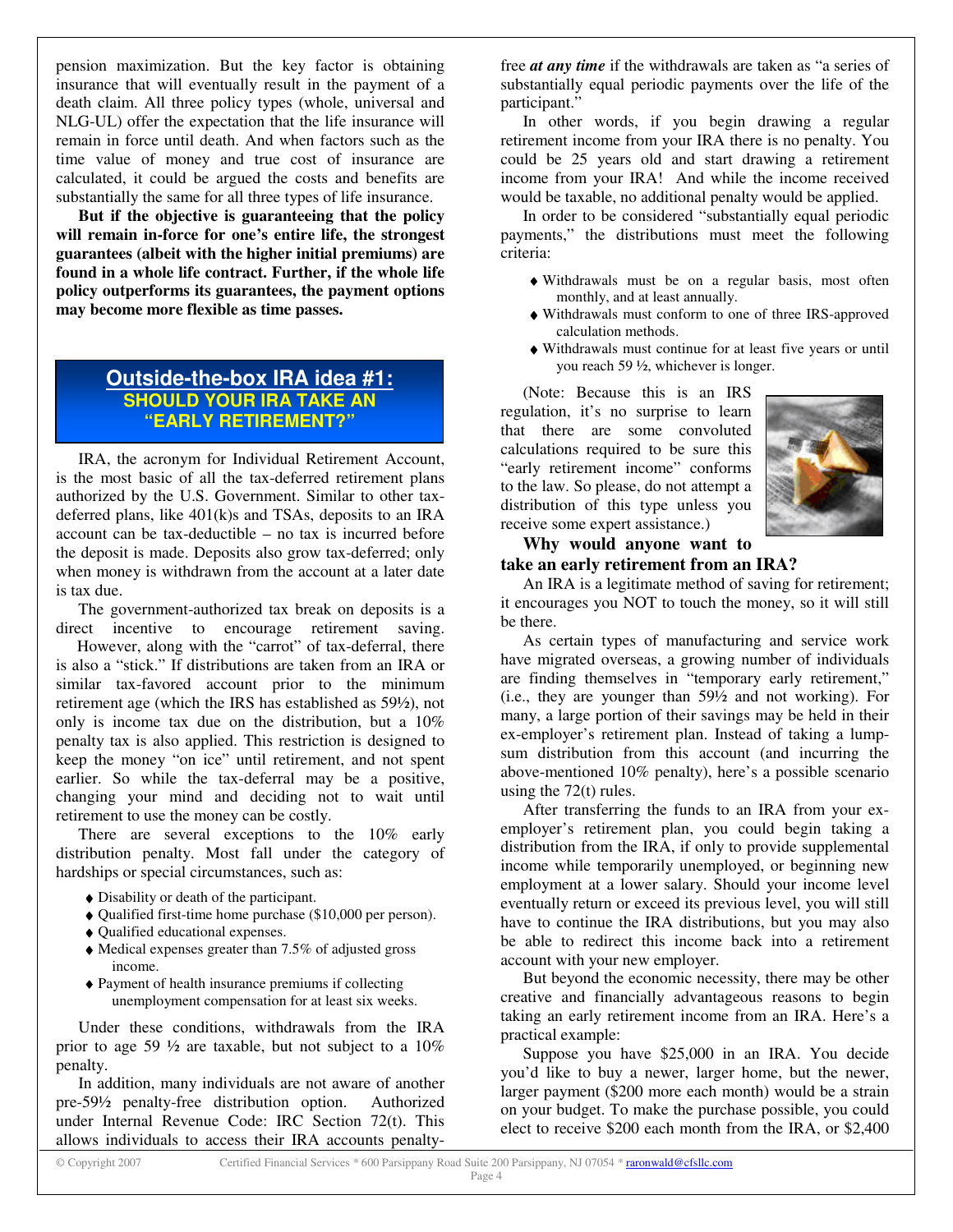for the year *(this assumes the \$200 falls within the IRS' allowed formula for your age and situation)*.

The payment from the IRA would allow you to live in a newer home, essentially with no change in your monthly expenses. At the end of the year, you will have \$2,400 more income to report as a result of taking the retirement income early. But…

For many individuals, the income may largely be offset by the tax deduction you would receive on the additional mortgage interest that was paid in the early years of the mortgage. Because the extra money was used for a taxdeductible item, the transaction is a wash from a tax standpoint – more taxable income, but also more tax deductions. Your advantage: You have a better home, both for your family right now, and as an investment for the future.

Or course, by spending some of the IRA now, you lose the growth that could have occurred if the money had stayed in the account. But in this example, the IRA distributions are being used to build equity in the new home, which can also be considered an asset. *The value is still accumulating, only it's in home equity instead of the IRA.*

Not only could your IRA be used to assist in buying a new house right now, but a variation on the same strategy could also be used to get additional equity out of the house. Let's assume you own your home, worth \$150,000, free and clear. Additionally, you have \$50,000 in an IRA.

You would like to pursue a business opportunity that requires a \$50,000 lump-sum investment. Drawing directly from the IRA would generate negative tax consequences, because \$50,000 of additional income would not only be taxable, but might even bump you into a higher marginal tax bracket. Plus the 10% penalty would apply. Depending on your financial circumstance, it is quite likely, the cost for using the \$50,000 from the IRA could easily be 40% in taxes, or \$20,000. That's a pretty steep price for access to your money. So let's consider a different approach.

Taking a new \$50,000 mortgage on the home for 30 years at 7% puts money in your hands on a tax-free basis, because the funds are received as a loan. To keep this loan from becoming an additional drain on cash flow, the mortgage payments will be made by taking a retirement income from the IRA. Again, the deduction on loan interest may offset some of the tax cost of this distribution.

At first, this might seem like a lot of maneuvering. But consider what is accomplished: The \$50,000 acquired by using a mortgage comes with no immediate cost, other than the fees to execute the loan. Unlike the IRA example, it won't cost \$20,000 in taxes to take receipt of \$50,000. There is an ongoing 7% cost for the loan, but if the interest is deductible (very likely) this cost is reduced further. By taking the IRA distributions as "substantially equal periodic payments" over the course of the mortgage, no tax penalty occurs. Even better, the amount of additional taxable income probably won't result in pushing you into a higher tax bracket. And the mortgage obligation is collateralized by the IRA, so there's no increase in

financial risk.

The two previous examples illustrate how repositioning assets can make them "spend better," that is, the cost of using the assets is either decreased or eliminated. In both cases, **coordinating other assets with the IRA** (in these examples, the asset is home equity) **creates an efficiency that is greater than using the assets separately.**

Again, the calculations and procedures for properly accessing an early retirement income are complex. Furthermore, the effectiveness of these "early distribution" strategies hinge on what other assets are available as well as your tax status. In the words of Evel Knievel, "Kids, don't try this at home!" Call our office to discuss this and other ideas, and check with your tax advisor. Get expert assistance.

## **Outside-the-box IRA idea #2: Give it to charity (at least until December 31, 2007)**

One of the ironies of investing in an IRA or similar plan is the tax format that induced you to make deposits for retirement may also discourage you from withdrawing the money in retirement.

For a variety of reasons (such as ongoing income, generous pension checks, other profitable investments, decreased deductions, etc.) some individuals may face substantial tax consequences when making a withdrawal from their IRA, even after age 59½. Especially if the money isn't needed, the thought of paying upwards of 30% in taxes is often motivation to simply forgo withdrawals and allow the IRA to continue accumulating tax-free.

Of course, distributions can't be delayed indefinitely. At age 70½, the law requires mandatory minimum distributions, and taxes must be paid.

But for the rest of 2007 (and perhaps longer, if proposed legislation is approved), there's another option: Rolling over some or all of the IRA to charity. Introduced as part of the Pension Protection Act of August 2006, the charitable IRA rollover allows people 70½ or older to transfer up to \$100,000 a year from their IRAs to charities.

According to an article, "*Charities Love IRA Rollover,"* by Arden Dale in the January 27/28, 2007 *Wall Street Journal*, at least \$25 million has been given through rollovers since the legislation became effective. Harvard University reports receiving 11 rollovers for the \$100,000 maximum amount. Based on the response, charitable organizations have been pushing Congress hard to make the rollovers permanent and expand or remove contribution limits.

The charitable rollover concept is attractive for several reasons. While many wealthy individuals may specify bequests to charities from their estate, the rollover allows the donor to give large amounts while they are still alive.